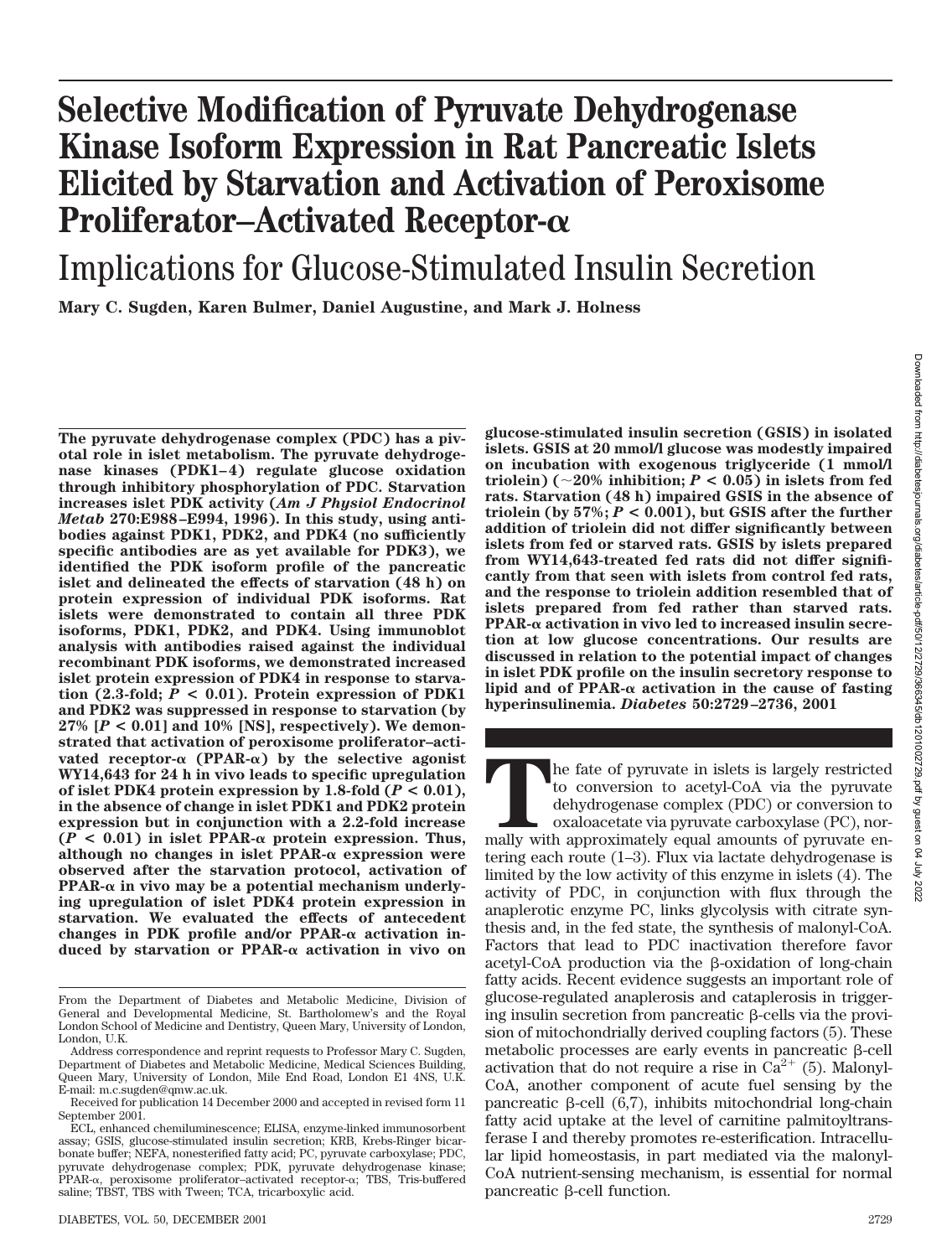Inhibitory phosphorylation of PDC is catalyzed by members of a family of pyruvate dehydrogenase kinases (PDKs) (8,9). Four PDK isoforms have been identified, sequenced, and partially characterized (8). Gene (mRNA) expression of PDK1 and PDK2 has been detected in the pancreas (10), but the PDK isoforms specifically present in pancreatic islets have not been established. PDK activity is increased after prolonged (48 h) starvation, in a stable manner independent of the acute effects of metabolic effectors, in a range of oxidative tissues (11), including pancreatic islets (12). The PDK isoforms that contribute to increased PDK activity in islets after prolonged starvation remain to be identified. Prolonged (48 h) starvation increases the protein expression of PDK2 and PDK4 in liver (13,14) and kidney (14,15)—gluconeogenic tissues, which, like islets, contain high PC levels (16,17). The protein expression of PDK4 (but not of PDK2) is increased in heart (18) and oxidative skeletal muscle (19) in response to starvation. The effect of starvation to lead to selective accumulation of PDK4 protein in skeletal muscle is mimicked by longterm activation of peroxisome proliferator–activated receptor- $\alpha$  (PPAR- $\alpha$ ) by the selective agonist WY14,643 (20).

Abnormal lipid partitioning resulting in either depletion of islet lipid or accumulation of excessive islet lipid is potentially important in the development of pancreatic --cell failure (21). PPARs are orphan nuclear receptors that are established fatty acid sensors, transducing changes in lipid supply into changes in gene expression (22). PPAR- $\alpha$  has been shown to control genes involved in lipid metabolism in islets and islet cell lines (23). PPAR- $\alpha$ mRNA expression is induced by high concentrations of fatty acids in rat islets (24). Conversely, islets or INS(832/ 13) β-cells exposed to high glucose show a  $60-80%$ reduction in PPAR- $\alpha$  mRNA (23). It was suggested that a reduction in PPAR- $\alpha$  expression, together with an inappropriate rise in malonyl-CoA, might participate in the coordinated adaptation of  $\beta$ -cell glucose and lipid metabolism to hyperglycemia and be implicated in the mechanism of  $\beta$ -cell glucolipotoxicity (23).

In the present study, we delineated the effect of prolonged (48 h) starvation on the PDK isoform expression profile of rat pancreatic islets using antibodies against PDK1, PDK2, and PDK4 (no sufficiently specific antibodies are as yet available for use for Western blotting of PDK3). Because PPAR- $\alpha$  activation specifically upregulates PDK4 protein expression in skeletal muscle (20), we also determined whether PPAR- $\alpha$  activation with WY14,643 influences islet PDK isoform expression in the fed state, together with the potential influence of such modification on the regulation of insulin secretion by glucose and exogenous lipid.

#### **RESEARCH DESIGN AND METHODS**

**Materials.** Organic solvents were of analytical grade and obtained from BDH (Poole, Dorset, U.K.). General laboratory reagents were from Roche Diagnostics (Lewes, East Sussex, U.K.) or from Sigma (Poole, Dorset, U.K.), with the following exceptions. Enhanced chemiluminescence (ECL) reagents, hyperfilm, and secondary antibodies were purchased from Amersham Pharmacia Biotech (Little Chalfont, Bucks, U.K.). Anti-PDK2 antibodies were generated in the authors' laboratory in rabbits against recombinant PDK2 (13). Anti-PDK1 and anti-PDK4 antibodies were generated in rabbits against individual recombinant proteins (8) and were provided by Prof. Bob Harris. Anti–  $PPAR-\alpha$  antibody was purchased from Autogen Bioclear (Calne, Wiltshire, U.K.). Pirinixic acid (WY14,643) was purchased from Sigma. Bradford reagents were purchased from BioRad (Hemel Hempstead, Herts, U.K.). Kits for determination of plasma insulin, glucose, and nonesterified fatty acid (NEFA) concentrations were from Mercodia (Uppsala, Sweden), Roche Diagnostics, and Alpha Labs (Eastleigh, Hants, U.K.), respectively.

**Animals.** All studies were conducted in adherence to the regulations of the U.K. Animal Scientific Procedures Act (1986). Female albino Wistar rats (200–250 g) were purchased from Charles River (Margate, Kent, U.K.). Rats were maintained at a temperature of  $22 \pm 2^{\circ}$ C and subjected to a 12-h light/12-h dark cycle. Fed rats were given free access to standard, pelleted rodent diet purchased from Special Diet Services (Witham, Essex, U.K.; 52% carbohydrate, 15% protein, 3% lipid, and 30% nondigestible residue [by weight]; 2.61 kcal metabolizable energy/g). For determination of the effects of starvation, food was removed from cages at 48 h before the rats were killed. WY14,643 was administered to fed rats as a single intraperitoneal injection (50 mg/kg body wt), and rats were sampled after an additional 24 h. In all experiments, rats were allowed ad libitum access to water.

**Islet preparation and extraction.** Rats were anesthetized by injection of sodium pentobarbital (60 mg/ml in 0.9% NaCl; 1 ml/kg body wt i.p.); once locomotor activity had ceased, pancreases were excised, and islets were isolated by collagenase digestion (25). Islets (150–250, from a single individual animal) were extracted in ice-cold RIPA buffer (1% Triton, 1% sodium deoxycholate, 0.1% SDS, 0.15 mol/l NaCl, 0.01 mol/l sodium phosphate, 0.2 mmol/l phenylmethylsulfonyl fluoride, 10 µg/ml leupeptin, 1.5 mg/ml benzamidine, 50  $\mu$ g/ml aprotinin, 50  $\mu$ g/ml pepstatin A [in DMSO], pH 8.0). Total islet protein extracts were placed on ice for 20 min and centrifuged in an Eppendorf centrifuge (12,000*g* for 20 min at 4°C), and the supernatants were stored  $(-20^{\circ}$ C) until analysis. Protein concentrations were determined using the method of Bradford (26) using bovine serum albumin as standard. The assay was linear over the range of protein concentrations routinely used.

**Islet incubation.** Freshly prepared islets (up to 15) were placed into 1.5-ml Eppendorf tubes and, after preincubation (30 min at 37°C with Krebs-Ringer bicarbonate buffer [KRB]), incubated with  $1,000$   $\mu$  of KRB containing 2 mmol/l or 20 mmol/l glucose in the presence or absence or triolein (1 mmol/l) for 60 min at 37<sup>o</sup>C. At the end of the incubation, aliguots of the medium were removed for the determination of insulin. Insulin release was linearly related to islet number (results not shown), but 10 islets from each preparation were routinely used for incubation. Incubations were in triplicate for each experimental condition.

Immunoblotting. Samples (50  $\mu$ g of total islet protein) were subjected to SDS-PAGE using a 12.5% resolving gel with a 6% stacking gel. After SDSelectrophoresis, resolved proteins were transferred electrophoretically to nitrocellulose membranes and then blocked for 2 h at room temperature with Tris-buffered saline (TBS) supplemented with 0.1% Tween (TBST) and 5% (wt/vol) nonfat powdered milk. The nitrocellulose blots were incubated for 2 h at room temperature with polyclonal antisera raised against specific recombinant PDK isoforms or PPAR- $\alpha$ , washed with 0.1% Tween in TBS (3  $\times$ 10 min), and incubated with the horseradish peroxidase–linked secondary antibody IgG anti-rabbit (1:2000, in 1% [wt/vol] nonfat milk in TBST) for 1 h at room temperature. Bound antibody was visualized using ECL according to the manufacturer's instructions. The blots were then exposed to Hyperfilm, and the signals were quantified by scanning densitometry and analyzed with Molecular Analyst 1.5 software (Biorad). For each representative immunoblot presented, the results are from a single gel exposed for a uniform duration, and each lane represents an islet preparation from a different rat.

**Analytical methods.** Plasma glucose concentrations were determined by a glucose oxidase method (Roche Diagnostic). Plasma immunoreactive insulin concentrations were measured by enzyme-linked immunosorbent assay (ELISA) using rat insulin as a standard (Mercodia). Plasma NEFA levels were determined with the Wako NEFA C test kit (Alpha Labs). Aliquots of blood sampled from the chest cavity were centrifuged for 20 min at 12,000*g* at 4°C, and plasma was stored at  $-20^{\circ}$ C.

**Statistical analysis.** Results are presented as the means  $\pm$  SE, with the numbers of rats in parentheses. Statistical analysis was performed by analysis of variance followed by Fisher's post hoc tests for individual comparisons or Student's *t* test as appropriate (Statview; Abacus Concepts, Berkeley, CA).  $P < 0.05$  was considered to be statistically significant.

#### **RESULTS**

**Three PDK isoforms are expressed in pancreatic islets from fed rats.** Protein was extracted from batches of 150–250 islets, and protein expression of PDK isoforms 1, 2, and 4 were evaluated by immunoblotting with specific antibodies raised against each of these recombinant PDK proteins. (No sufficiently specific antibodies are as yet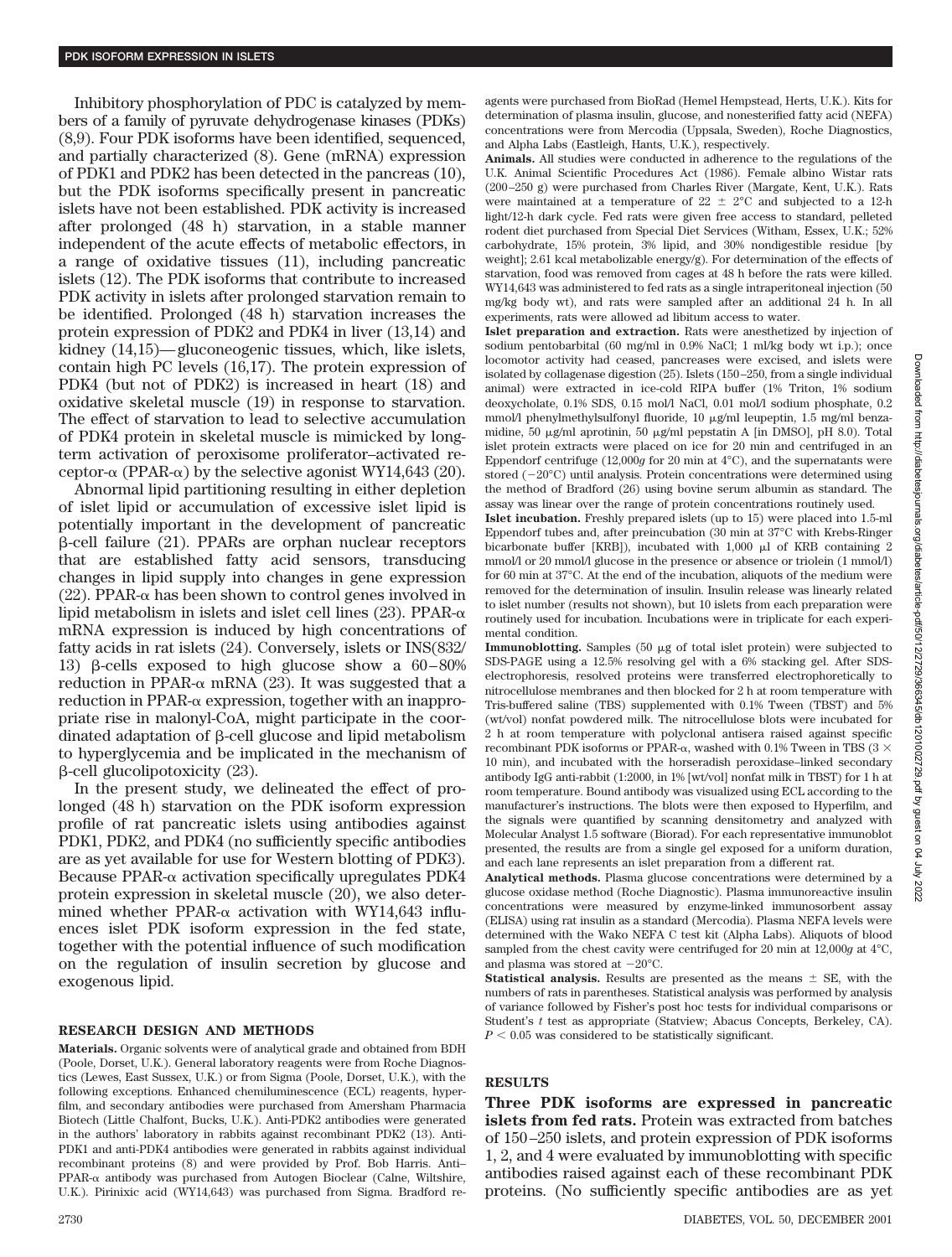## TABLE 1

| Effects of starvation or activation of PPAR- $\alpha$ in vivo on plasma insulin and metabolite concentrations |  |  |  |  |
|---------------------------------------------------------------------------------------------------------------|--|--|--|--|
|---------------------------------------------------------------------------------------------------------------|--|--|--|--|

|                      | Control            | Starvation (48 h)       | WY14,643 treatment $(24 h)$ |
|----------------------|--------------------|-------------------------|-----------------------------|
| Insulin $(\mu U/ml)$ | $32 \pm 4(14)$     | $11 \pm 2*(9)$          | $26 \pm 5(9)$               |
| Glucose (mmol/l)     | $8.8 \pm 0.4$ (8)  | $5.2 \pm 0.4^*(8)$      | $8.5 \pm 0.8$ (6)           |
| NEFA (mmol/l)        | $0.32 \pm 0.04(9)$ | $1.56 \pm 0.18^{*}$ (9) | $0.35 \pm 0.04$ (6)         |

Data are means  $\pm$  SE, with the numbers of rats in parentheses. Details of the protocols for starvation or treatment with WY14,643 are described in RESEARCH DESIGN AND METHODS. Plasma insulin, glucose, and NEFA concentrations in blood sampled from the chest cavity were determined using commercial kits.  $*P < 0.001$  versus control (fed ad libitum).

available for use for Western blotting of PDK3.) Western analysis using extracts of islets from fed rats detected protein expression of PDK1, PDK2, and PDK4. PDK1 was identified as an immunoreactive band running at 49 kDa, whereas PDK2 and PDK4 were detected as immunoreactive bands running at 46 kDa.

**Plasma substrate and insulin concentrations after** starvation or PPAR- $\alpha$  activation in vivo. Ambient plasma immunoreactive insulin concentrations fell markedly after starvation (Table 1). As expected, starvation for 48 h significantly increased plasma NEFA concentrations (by  $\sim$ 4.9-fold;  $P \leq 0.001$ ), whereas plasma glucose concentrations declined (by  $41\%$ ;  $P < 0.001$ ) compared with control rats (fed ad libitum on standard diet) (Table 1). WY14,643 treatment of fed rats for 24 h in vivo did not significantly influence plasma insulin, glucose, or NEFA concentrations (Table 1).

**Prolonged starvation modulates the protein expression of all three PDK isoforms in rat pancreatic islets.** PDK1, PDK2, and PDK4 protein expression was also detected in pancreatic islets from rats that were starved for 48 h (Fig. 1). Islet PDK1 protein expression was decreased by 48-h starvation (by  $27\%$ ;  $P < 0.01$ ). Similarly, islet protein expression of PDK2, the "ubiquitous" PDK isoform, was also downregulated (by 10%; NS). In marked contrast, we observed a substantial  $\sim$ 2.3-fold increase  $(P < 0.01)$  in the amount of PDK4 protein expressed in rat pancreatic islets in response to 48-h starvation (Fig. 1). Thus, the amount of PDK4 protein relative to total PDK protein (PDK1 + PDK2 + PDK4) in islets is greatly increased after prolonged starvation.

**Exposure to WY14,643 selectively upregulates PDK4 but does not alter PDK1 or PDK2 isoform protein expression in rat pancreatic islets.** Exposure of fed



**FIG. 1. Effects of 48-h starvation on PDK protein expression in isolated islets. Rabbit polyclonal antisera raised against PDK1, PDK2, and PDK4 were used to detect PDK protein by Western blot analysis.** *A***: Quantification of Western blot analysis of PDK isoform protein expression. Western blots were analyzed by scanning densitometry using Molecular Analyst 1.5 software. Data are means** - **SE for the number of islet preparations from individual rats in each experimental group, as indicated in parentheses above the bar. Typical immunoblots of PDK1 (***B***), PDK2 (***C***), and PDK4 (***D***) protein expression are shown for individual islet preparations from three control fed versus three starved rats. \****P* **< 0.05 versus control; \*\****P* **< 0.01 versus control.**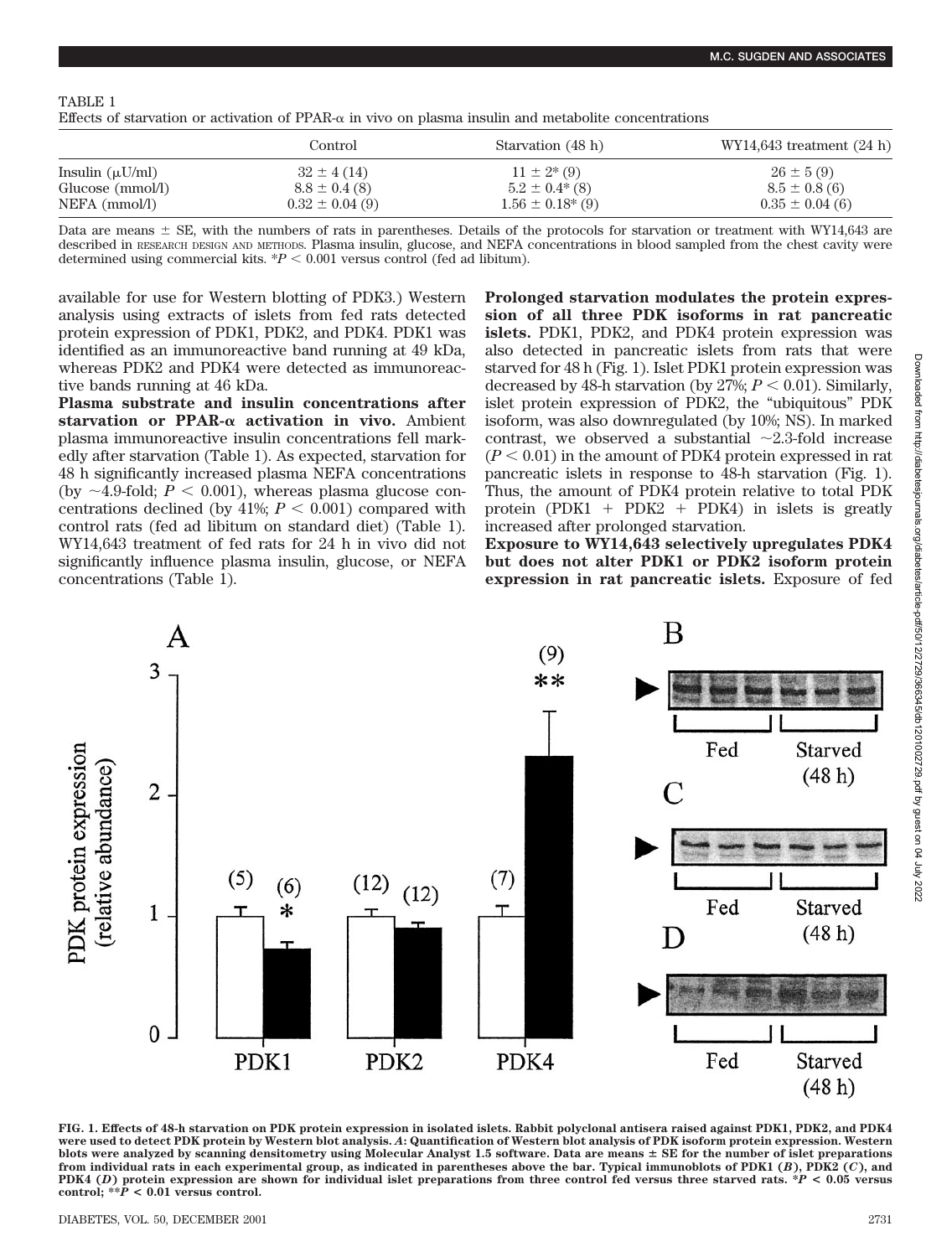

**FIG. 2. Effects of activation of PPAR- in vivo (24 h) on PDK protein expression in isolated islets. Details of treatment with WY14,643 are described in RESEARCH DESIGN AND METHODS. Rabbit polyclonal antisera raised against PDK1, PDK2, and PDK4 were used to detect PDK protein with Western blot analysis.** *A***: Quantification of Western analysis of PDK isoform protein expression. Western blots were analyzed by scanning** densitometry using Molecular Analyst 1.5 software. Data are means  $\pm$  SE for the number of islet preparations from individual rats in each **experimental group, as indicated in parentheses above the bar. Typical immunoblots of PDK1 (***B***), PDK2 (***C***), and PDK4 (***D***) protein expression are shown for three individual islet preparations from control fed rats versus two (PDK2) or three (PDK1 and PDK4) WY14,643-treated fed rats. \****P* **< 0.05 versus control.**

rats to the PPAR- $\alpha$  agonist WY14,643 for 24 h in vivo led to a substantial  $\sim$ 1.8-fold increase ( $P < 0.01$ ) in the amount of PDK4 protein expressed in rat pancreatic islets (Fig. 2). In contrast, WY14,643 administration did not significantly affect protein expression of either PDK1 or PDK2 (Fig. 2). The effects of WY14,643 administration on PDK4 protein expression were not a consequence of decreased caloric intake (control intake  $70 \pm 10$  kcal/day; WY14,643-treated intake  $64 \pm 3$  kcal/day).

**Exposure to WY14,643 in vivo increases PPAR protein expression in rat pancreatic islets.** It was demonstrated previously that fasting induces  $PPAR-\alpha$ mRNA expression in liver  $(27)$ , whereas PPAR- $\alpha$  expression is markedly reduced in the fat-laden islets of obese, prediabetic Zucker diabetic (*fa/fa*) rats (24). We analyzed the potential role of changes in  $PPAR-\alpha$  activation in the regulation of PPAR- $\alpha$  protein expression in the islet (Fig. 3). Islet PPAR- $\alpha$  was identified as an immunoreactive band running at 52 kDa in islets from control, fed rats. Exposure to WY14,643 in vivo led to a significant 1.6-fold increase  $(P < 0.001)$  in islet PPAR- $\alpha$  protein expression. This finding consolidates previous studies showing that culture of normal islets with the PPAR- $\alpha$  ligand clofibrate increases PPAR- $\alpha$  mRNA expression in normal islets but not in islets from *fa/fa* rats (24). In contrast, we failed to observe any modification of islet  $PPAR-\alpha$  protein expression after 48 h of starvation (Fig. 3).

**Starvation and PPAR- activation in vivo modulate the characteristics of glucose-stimulated insulin se-** **cretion by isolated pancreatic islets.** We evaluated the possible effects of the altered PDK profile and/or PPAR- $\alpha$ expression observed in response to starvation or exposure to WY14,643 in vivo on glucose-stimulated insulin secretion (GSIS) using isolated islets. Comparison of the insulin secretory responses to glucose and triolein was made with islets from control fed rats. Table 2 shows the results obtained using batch incubation of 10 rat islets incubated for 1 h with 20 mmol/l glucose in the absence or presence of exogenous triglyceride (1 mmol/l triolein). GSIS was modestly but significantly impaired in islets from fed rats on incubation with triolein  $\left(\sim 20\% \right)$  inhibition:  $P \leq 0.05$ ). Starvation (48 h), which modestly decreased islet PDK1 and PDK2 protein expression but greatly increased islet PDK4 protein expression, significantly impaired GSIS in the absence of triolein (by 57%;  $P < 0.001$ ). However, the further addition of triolein significantly increased GSIS with islets from starved (c.f. fed) rats by  $64\%$  ( $P < 0.05$ ). As a result, GSIS in the presence of triolein did not differ significantly between islets prepared from fed rats or rats that were starved for 48 h. GSIS by islets prepared from WY14,643-treated fed rats, in which PDK4 was specifically upregulated, did not differ significantly from that seen with islets from control fed rats. Thus, upregulation of islet fatty acid oxidation capacity as a consequence of previous upregulation of PPAR- $\alpha$  in vivo (which might be predicted to diminish islet TAG content in vivo) had little effect on GSIS on subsequent incubation with triolein. Importantly, the response to triolein addition (a trend toward suppres-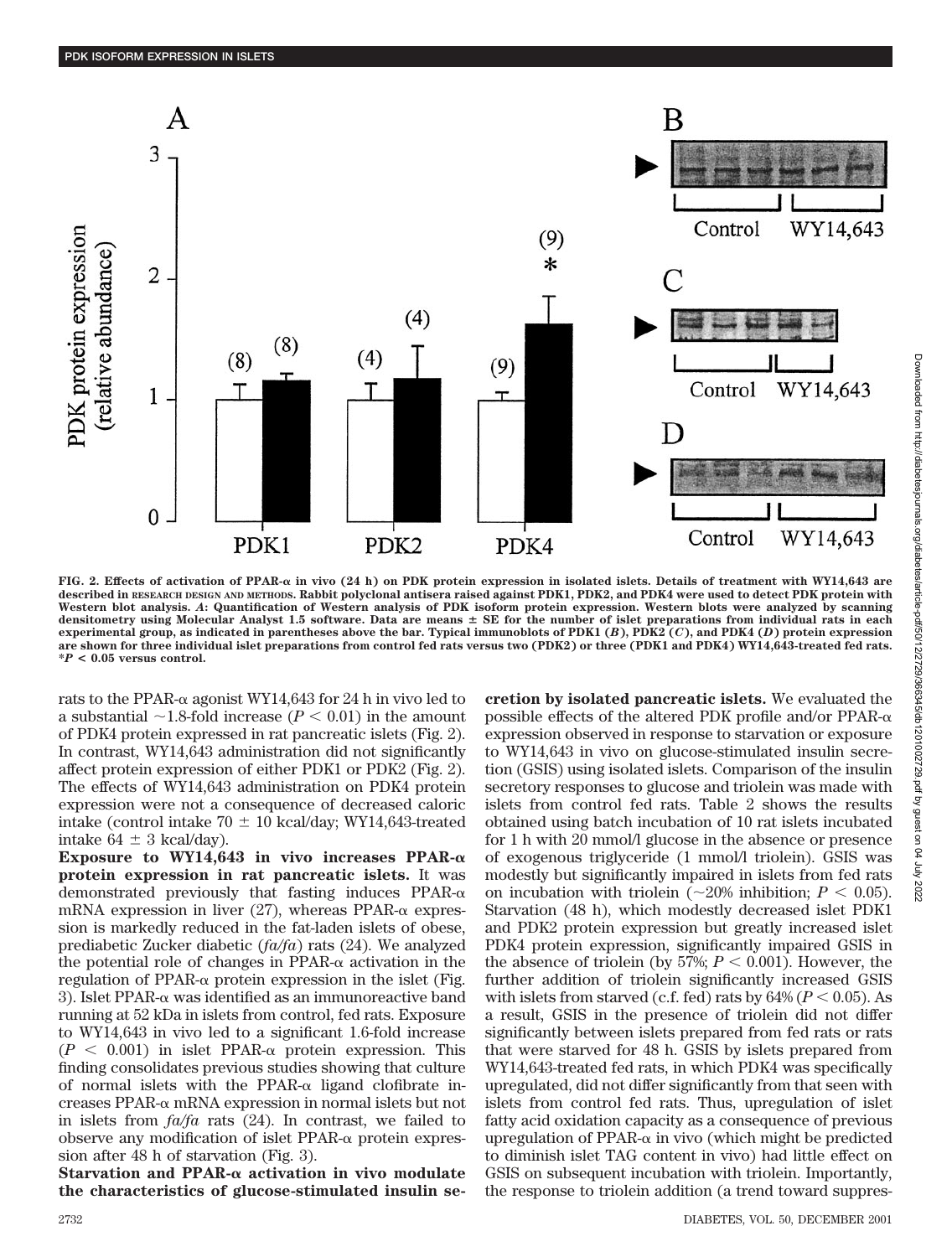

**FIG. 3. Effects of 48-h starvation or activation of PPAR- in vivo on PPAR- protein expression in isolated islets. Details of treatment with** WY14,643 are described in RESEARCH DESIGN AND METHODS. Rabbit polyclonal antisera raised against PPAR- $\alpha$  were used to detect PPAR- $\alpha$  protein with Western blot analysis. Quantification of Western blot analysis of PPAR- $\alpha$  isoform expression are shown in *A* together with typical **immunoblots for individual islet preparations from three control fed versus three starved rats (***B***) and three control versus three WY14,643** treated fed rats (*C*). Western blots were analyzed by scanning densitometry using Molecular Analyst 1.5 software. Data are means  $\pm$  SE for the **number of islet preparations from individual rats in each experimental group, as indicated in parentheses above the bar. \*\*\****P* **< 0.001 versus control.**

sion of GSIS) observed with islets prepared from fed, WY14,643-treated rats more closely resembled that of islets prepared from fed rats than of islets prepared from starved rats.

**PPAR- activation but not starvation increases insulin secretion at a nonstimulatory glucose concentra-** **tion.** Because prolonged exposure to fatty acids decreases the threshold for the insulin secretory response to glucose (28), we compared the effects of starvation and PPAR- $\alpha$ activation in vivo on the response to 2 mmol/l glucose alone or in combination with 1 mmol/l triolein (Table 2). Starvation (48 h) did not affect basal insulin secretion at 2

## TABLE 2

Effect of antecedent starvation or activation of  $PPAR-\alpha$  in vivo on GSIS in islets incubated in the absence or presence of exogenous triglyceride

| Group                                                                      | Insulin secretion $(\mu U/10)$ islets per h)                         |                                                                    |                                                                     |                                                                     |  |
|----------------------------------------------------------------------------|----------------------------------------------------------------------|--------------------------------------------------------------------|---------------------------------------------------------------------|---------------------------------------------------------------------|--|
|                                                                            | Glucose $(2 \text{ mmol/l})$                                         | Glucose $(2 \text{ mmol/l})$ plus<br>triolein $(1 \text{ mmol/l})$ | Glucose $(20 \text{ mmol/l})$                                       | Glucose $(20 \text{ mmol/l})$ plus<br>triolein $(1 \text{ mmol/l})$ |  |
| Control (fed ad libitum)<br>Starved (48 h)<br>$WY14,643$ -treated $(24 h)$ | $118 \pm 20(9)$<br>$132 \pm 22(13)$<br>$293 \pm 51$ <sup>*</sup> (9) | $90 \pm 10(10)$<br>$106 \pm 10(10)$<br>$200 \pm 40^{\circ}$ (8)    | $1,024 \pm 76(14)$<br>$440 \pm 31 \div (11)$<br>$1,002 \pm 117(10)$ | $828 \pm 115$ § (10)<br>$722 \pm 97\$ (9)<br>$808 \pm 58(7)$        |  |

Data are means  $\pm$  SE, with the numbers of rats in parentheses. Freshly prepared islets from each experimental group were incubated with either 2 or 20 mmol/l glucose in the presence or absence or triolein (1 mmol/l) for 60 min at 37°C. At the end of the incubation, aliquots of media were removed for the insulin determination. Incubations were in triplicate for each experimental condition.  $*P < 0.01$  versus control;  $\frac{f}{f}P < 0.05$  versus control;  $\frac{f}{f}P < 0.001$  versus control;  $\frac{g}{f}P < 0.05$  versus no triolein addition.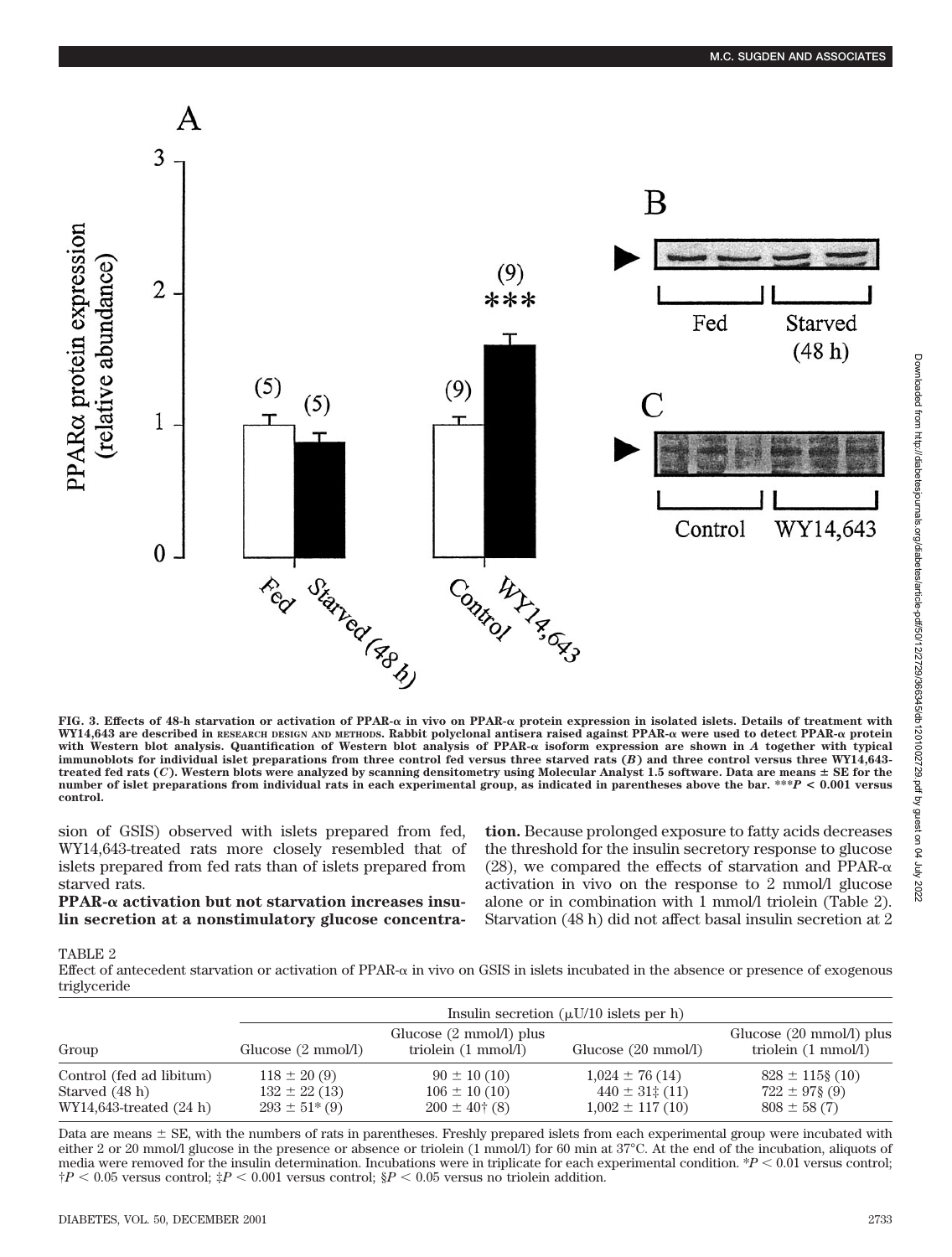mmol/l glucose. By contrast, exposure to WY14,643 in vivo greatly enhanced insulin secretion at 2 mmol/l glucose (by 2.5 fold;  $P < 0.01$ ). The addition of triolein did not depress insulin secretion at 2 mmol/l glucose with islets from fed rats or enhance insulin secretion at 2 mmol/l glucose with islets from starved rats. A trend toward lower insulin secretion at 2 mmol/l glucose was observed with islets from fed, WY14,643-treated rats but, as at 20 mmol/l glucose, this trend did not achieve significance.

## **DISCUSSION**

In the present study, we demonstrated the protein expression of three PDK isoforms (PDK1, PDK2, and PDK4) in rat pancreatic islets (no sufficiently specific antibodies are as yet available for PDK3). We also showed, for the first time, that the PDK isoform protein expression profile of rat pancreatic islets is selectively modified in response to prolonged starvation. A major novel finding is that PDK1 and (to a lesser extent) PDK2 protein expression in the rat pancreatic islet is suppressed by prolonged starvation, whereas the protein expression of the third PDK isoform, PDK4, is specifically upregulated by starvation. We also demonstrated, for the first time, specific upregulation of PDK4 and PPAR- $\alpha$  protein expression in rat pancreatic islets in response to the administration of the PPAR- $\alpha$ agonist WY14,643, identifying a potential role for PPAR- $\alpha$ – linked functions in the islet response to starvation. We analyzed the impact of antecedent changes in islet PDK protein expression and PPAR- $\alpha$  activation in vivo on insulin secretion using isolated islets. We demonstrated that upregulation of islet PDK4 expression is associated with impaired GSIS in islets from starved rats but not in islets from WY14,643-treated fed rats, arguing that the major impairment in GSIS introduced by starvation is at a site other than PDC. By contrast, we demonstrated that activation of PPAR- $\alpha$  in vivo for 24 h leads to a lowered threshold for GSIS, mimicking that observed in response to prolonged exposure to fatty acids in vitro (28). Such an effect might underlie relative hyperinsulinemia in insulinresistant states associated with an elevated fatty acid supply. We propose that this may be a consequence of a long-term stable modification of islet function elicited in vivo in response to sustained  $PPAR-\alpha$  activation, but increased islet PDK4 protein expression does not solely mediate this response.

Acute exposure of islets to fatty acids only modestly influences glucose oxidation in islets from fed rodents (12). Moreover, concentrations of glucose that are stimulatory for insulin secretion suppress fatty acid  $\beta$ -oxidation (29–31), a result consistent with effects of glucose to elevate malonyl-CoA concentrations via flux through PDC. A relatively refractory insulin secretory response to the further addition of exogenous lipid (triolein) was demonstrated in the present study with islets from fed rats incubated with 20 mmol/l glucose. Our results are consistent with the hypothesis that either incoming fatty acids are predominantly esterified rather than oxidized in the fed state or both glucose and fat can be oxidized simultaneously by the islet. The presence of PDK1 protein expression in rat islets is remarkable as, hitherto, PDK1 protein expression has been thought to be relatively specific to the heart (8). Differences among PDK1, PDK2, and PDK4 with respect to their acute regulation by metabolites have been identified using recombinant proteins in vitro (8). The major difference between rPDK1 and rPDK4, both of which are PDK isoforms of relatively high specific activity, is that rPDK1 activity is not greatly stimulated by an increased NADH/NAD<sup>+</sup> concentration ratio unless acetyl-CoA concentrations are also elevated. By contrast, rPDK4 is activated by elevated  $NADH/NAD<sup>+</sup>$  concentration ratio, but the further addition of acetyl-CoA has little additional effect. The behavior of rPDK2 resembles rPDK1 with respect to regulation by  $NADH/NAD$ <sup>+</sup> and acetyl-CoA, but it has lower specific activity. A high functional contribution of PDK1 (a high–specific activity PDK isoform) to total PDK activity in the fed state would be predicted to confer a degree of insensitivity of PDK activity (and therefore PDC activity) to altered mitochondrial NADH/  $NAD<sup>+</sup>$  ratios. This would be predicted to allow acetyl-CoA and citrate production from glucose even when concomitant fatty acid oxidation elevates intramitochondrial  $NADH/NAD<sup>+</sup>$  concentration ratios. We therefore propose that the presence of the PDK1 isoform may be important in facilitating the concomitant use of glucose and lipid by the pancreatic islet.

Although acute exposure of islets to fatty acids only modestly influences glucose oxidation in islets from fed rodents (12), islet PDC activity is suppressed after prolonged starvation. This effect is observed in conjunction with increased islet total PDK activity and impaired GSIS (12). In previous studies by Randle and colleagues (32), an effect of starvation to modify overall islet PDK content could not be detected when PDK content was assayed by ELISA with antibodies raised against PDK  $\alpha$ -chain. Armed with a current, more detailed understanding of the PDK system, together with specific antibodies to individual PDK isoforms, we demonstrated, for the first time, that the starvation-induced increase in islet PDK activity is associated with selective upregulation of the protein expression of a single PDK isoform, PDK4. This selective upregulation of PDK4 protein expression is analogous to that observed in heart and oxidative skeletal muscle (18,19). It follows, therefore, that PDK4 upregulation in the islet is likely to underlie the stable increase in PDK activity observed in response to starvation. The previous failure to detect any overall change in PDK  $\alpha$ -chain protein expression (32) possibly reflects the accompanying suppression of the expression of the other two PDK isoforms found in the pancreatic islet (present study). The  $\sim$ 30% suppression of PDK1 and PDK2 protein expression observed in starvation may be a mechanism to blunt the response of PDK activity to a rise in acetyl-CoA. This would ensure that islet glucose oxidation and, therefore, energy metabolism are not compromised when a fast is terminated and glucose reenters the system. Such a concept is supported by the effect of exogenous triglyceride to enhance GSIS with islets from starved rats (present experiments) and by studies in vivo demonstrating that elevated circulating fatty acids are permissive for GSIS after fasting (33; rev. in 34).

An increased [PDK4/(PDK1 + PDK2)] protein expression ratio in muscle in starvation correlates closely with lesser sensitivity of PDK activity to suppression by pyruvate (19,35). By analogy, the marked upregulation of islet PDK4 protein expression observed in conjunction with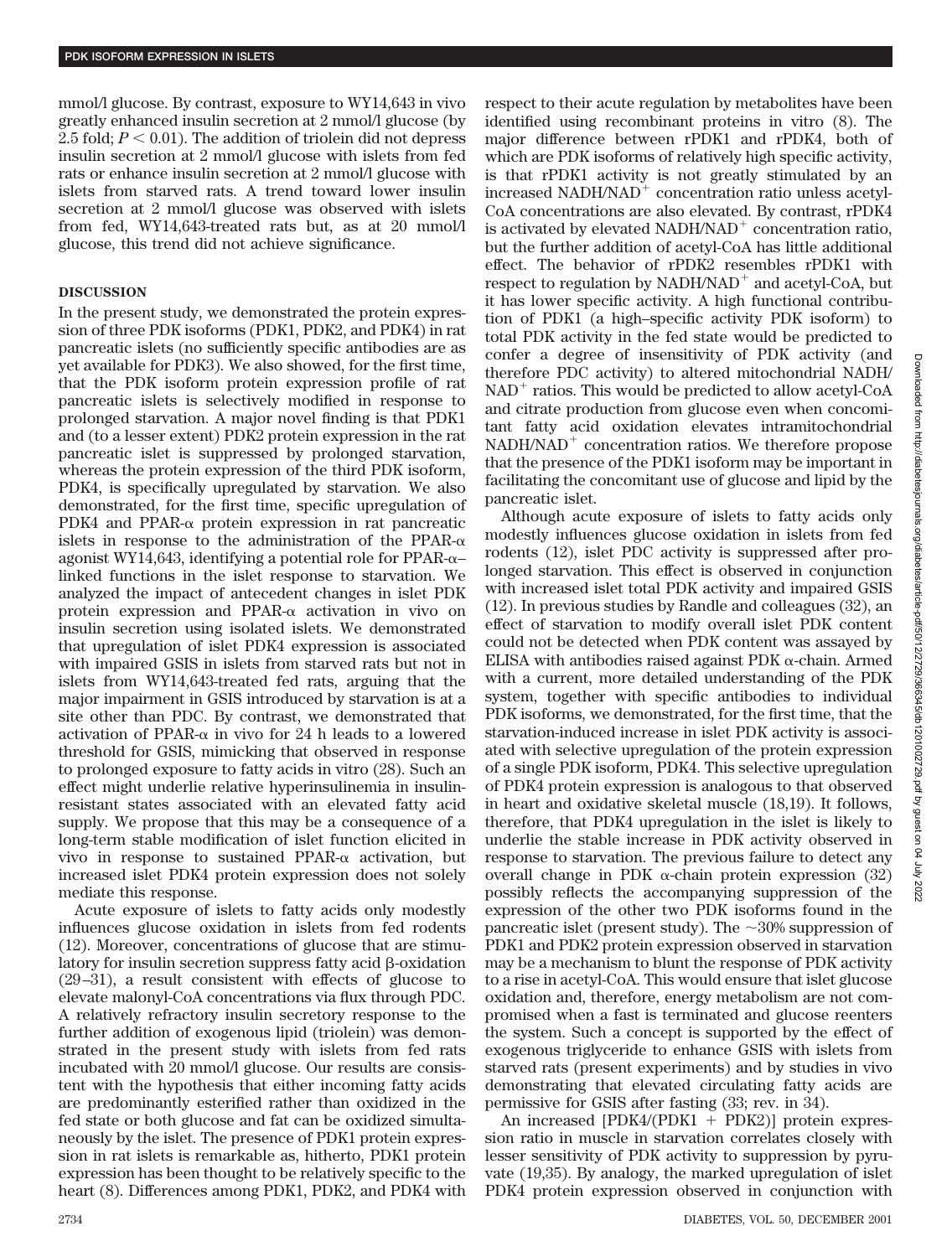modest suppression of islet PDK1/PDK2 protein expression in response to starvation would be predicted to attenuate effects of an increased pyruvate supply to activate islet PDC. Under such conditions, concomitant elevation of acetyl-CoA concentrations and NADH/NAD concentration ratios will activate all three islet PDK isoforms, and acetyl-CoA will simultaneously activate PC. Thus, the PDK isoform profile found in the islet after starvation—relatively insensitive to mitochondrial pyruvate accumulation but sensitive, by virtue of PDK4 upregulation, to a rise in mitochondrial NADH levels—would be predicted to favor anaplerotic entry of pyruvate into the tricarboxylic acid (TCA) cycle via pyruvate carboxylation, even if pyruvate levels were to increase rapidly (e.g., because of stimulation of glycolytic flux). Under these circumstances, islet energy metabolism would be reliant on fatty acid  $\beta$ -oxidation for acetyl-CoA production and ATP generation. Furthermore, increased glycolysis (e.g., in response to an acute rise in glucose supply) would, by virtue of suppression of acetyl-CoA production via PDC, be unable to elicit stimulation of insulin secretion through citrate accumulation unless adequate flux from fatty acids to acetyl-CoA is sustained.

It has been hypothesized that entry of pyruvate into the TCA cycle via nonoxidative pathways is an important component of fuel signaling for stimulation of insulin secretion (5). We propose that the specific upregulation of PDK4 protein expression in the pancreatic islet in starvation, by maintaining PDC activity at relatively low levels, despite decreased protein expression of both PDK1 and PDK2, functions to facilitate pyruvate carboxylation to oxaloacetate (rather than oxidative decarboxylation via PDC). This is predicted to facilitate entry of acetyl-CoA derived from fatty acid  $\beta$ -oxidation into the TCA cycle via citrate formation. Our results therefore suggest that PDK4 is a vital component of the mechanism by which the pancreatic  $\beta$ -cell senses lipid abundance and, in addition, support the recently proposed role of citrate as a signal of islet fuel supply (5). We also propose that upregulation of PDK4 protein expression in islets may, in part, account for the observation that circulating fatty acids are essential for efficient GSIS after prolonged fasting (36).

We addressed the question as to the mechanism(s) by which modulation of the islet PDK4 protein expression profile might be achieved. PPAR- $\alpha$ , a member of the ligand-activated nuclear receptor superfamily, is an essential transcriptional regulator of a large number of genes involved in lipid metabolism, especially those concerned with peroxisomal and mitochondrial fatty acid  $\beta$ -oxidation (22). Activation of PPAR- $\alpha$  by the specific agonist WY14,643 in vivo upregulated islet PDK4 protein expression within 24 h (i.e., within the time scale of the effect of starvation to upregulate islet PDK4 protein expression). Our data are therefore consistent with the concept that activation of islet  $PPAR-\alpha$  by an endogenous natural ligand is an important component of the overall response of islet PDK4 protein expression to starvation. By contrast, our data clearly indicate that downregulation of islet PDK1 protein expression in starvation is not achieved via activation of PPAR- $\alpha$ . Insulin secretion by the pancreatic --cell is tightly coupled to prevailing blood glucose levels via changes in glucose metabolism initiated via glucose transporter GLUT2 and glucokinase, both of which have a relatively high  $K<sub>m</sub>$  for glucose. Islets also contain hexokinase (37), which has a relatively low  $K<sub>m</sub>$  for glucose, but hexokinase is not thought to participate in the islet glucose-sensing mechanism (38,39). It is presumed that in the WY14,643-treated fed group, there is adequate "glucose sensing" and metabolism via GLUT2 and glucokinase to permit normal GSIS in the absence of triolein. Because the putative upregulation of the islet capacity for fatty acid oxidation by WY14,643 treatment in vivo does not markedly influence GSIS, it seems likely that fatty acid oxidation is suppressed proximal to  $\beta$ -oxidation. The lack of influence of PDK4 upregulation on GSIS with islets from fed rats is also consistent with the concept that islet fatty acid oxidation is relatively suppressed in the fed state.

## **ACKNOWLEDGMENTS**

This study was supported in part by project grants from Diabetes UK (formerly the British Diabetic Association) (RD98/1625 and RD01/2249) to M.C.S. and M.J.H.

## **REFERENCES**

- 1. MacDonald MJ: Glucose enters mitochondrial metabolism via both carboxylation and decarboxylation of pyruvate in pancreatic islets. *Metabolism* 42:1229–1231, 1993
- 2. Khan A, Ling ZC, Landau BR: Quantifying the carboxylation of pyruvate in pancreatic islets. *J Biol Chem* 271:2539–2542, 1996
- 3. Schuit F, De Vos A, Farfari S, Moens K, Pipeleers D, Brun T, Prentki M: Metabolic fate of glucose in purified islet cells. Glucose-regulated anaplerosis in beta cells. *J Biol Chem* 272:18572–18579, 1997
- 4. Sekine N, Cirulli V, Regazzi R, Brown LJ, Gine E, Tamarit-Rodriguez J, Girotti M, Marie S, MacDonald MJ, Wollheim CB, Saffitz JE, Rutter GA: Low lactate dehydrogenase and high mitochondrial glycerol phosphate dehydrogenase in pancreatic beta-cells: potential role in nutrient sensing. *J Biol Chem* 269:4895–4902, 1994
- 5. Farfari S, Schulz V, Corkey B, Prentki M: Glucose-regulated anaplerosis and cataplerosis in pancreatic beta-cells: possible implication of a pyruvate/citrate shuttle in insulin secretion. *Diabetes* 49:718–726, 2000
- 6. Prentki M, Vischer S, Glennon MC, Regazzi R, Deeney JT, Corkey BE: Malonyl-CoA and long chain acyl-CoA esters as metabolic coupling factors in nutrient-induced insulin secretion. *J Biol Chem* 267:5802–5810, 1992
- 7. Prentki M, Corkey BE: Are the beta-cell signaling molecules malonyl-CoA and cystolic long-chain acyl-CoA implicated in multiple tissue defects of obesity and NIDDM? *Diabetes* 45:273–283, 1996
- 8. Bowker-Kinley MM, Davis WI, Wu P, Harris RA, Popov KM: Evidence for existence of tissue-specific regulation of the mammalian pyruvate dehydrogenase complex. *Biochem J* 329:191–196, 1998
- 9. Popov KM, Hawes JW, Harris RA: Mitochondrial alpha-ketoacid dehydrogenase kinases: a new family of protein kinases. *Adv Second Messenger Phosphoprotein Res* 31:105–111, 1997
- 10. Gudi R, Bowker-Kinley MM, Kedishvili NY, Zhao Y, Popov KM: Diversity of the pyruvate dehydrogenase kinase gene family in humans. *J Biol Chem* 270:28989–28994, 1995
- 11. Randle PJ, Priestman DA, Mistry S, Halsall A: Mechanisms modifying glucose oxidation in diabetes mellitus. *Diabetologia* 37 (Suppl. 2):S155– S<sub>161</sub>, 1994
- 12. Zhou YP, Priestman DA, Randle PJ, Grill VE: Fasting and decreased B cell sensitivity: important role for fatty acid-induced inhibition of PDH activity. *Am J Physiol Endocrinol Metab* 270:E988–E994, 1996
- 13. Sugden MC, Fryer LG, Orfali KA, Priestman DA, Donald E, Holness MJ: Studies of the long-term regulation of hepatic pyruvate dehydrogenase kinase. *Biochem J* 329:89–94, 1998
- 14. Wu P, Blair PV, Sato J, Jaskiewicz J, Popov KM, Harris RA: Starvation increases the amount of pyruvate dehydrogenase kinase in several mammalian tissues. *Arch Biochem Biophys* 381:1–7, 2000
- 15. Sugden MC, Holness MJ, Donald E, Lall H: Substrate interactions in the acute and long-term regulation of renal glucose oxidation. *Metabolism* 48:707–715, 1999
- 16. MacDonald MJ: Influence of glucose on pyruvate carboxylase expression in pancreatic islets. *Arch Biochem Biophys* 319:128–132, 1995